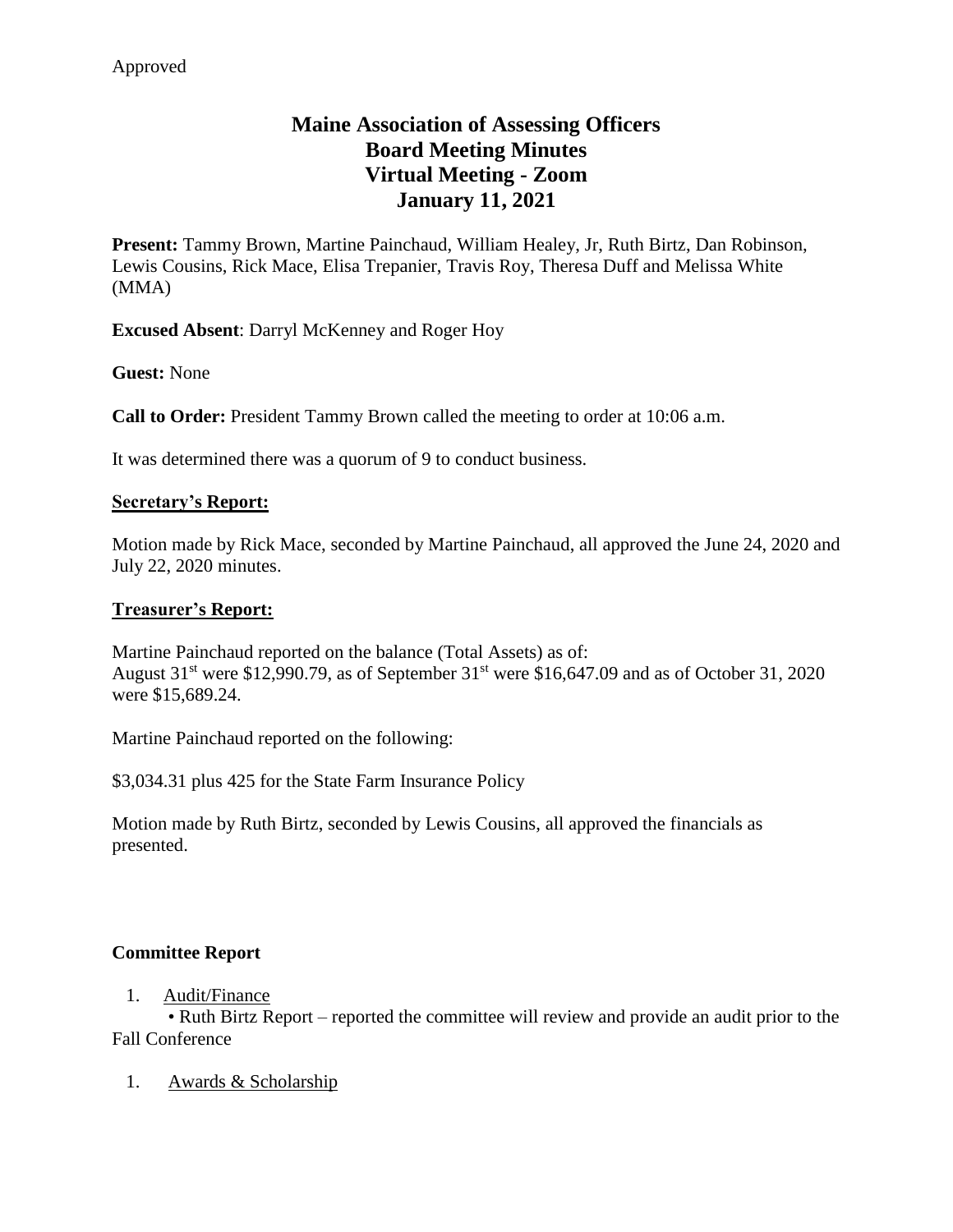• Rick Mace Report – Would like to send out a nomination form for the Assessor of the Year. Tammy noted she would work on that and combine it with the information that there are scholarships available. Travis will draft the verbiage and send it to Tammy.

## 2. Calendar/Advertisers

• Lewis Cousins Report – Working on collecting funds from a few carry over vendors. The expected revenue will be \$950.00

## 3. Conference

• Tammy Brown Report – Review of the evaluations of the 2020 virtual conference. Discussion of using the meeting option so that presenters can present to an audience, if they prefer. Travis offered an idea of having board as panelist to have "faces" per se for the presenter to "present" to.

## 4. Distance Learning

• Travis Roy Report – Central Maine Assessor meeting on Friday, noted they have not scheduled any 2021 courses but are marketing other courses from other State Associations. Would like MAAO to sponsor a class with the Maine Chapter of IAAO and will gather and present the information at the next meeting.

## 5. Education

• Bill Healey Report - IAAO Board meeting over the weekend where primary discussion was training. They are looking to offer a hybrid conference in 2021, there are contractual implications if they are not able to hold.

Fall Convention - Has the lineup – except for one session for the Fall. Joel Mosier and Lisa Hobart will be returning. Will also try to verify with Kate Dufour at MMA for the Legislative session, the Wednesday session still is available.

BAR workshop will be virtual and will need to ensure the material is sent out in advance. Discussion of offering either one or two Excel courses, via Zoom. It was suggested to offer the Advanced Excel course.

Travis noted he is still working on discussing advanced training credits with MRS (Peter Lacey). It is not known yet if a replacement has been hired for Nicole Philbrick.

6. Ethics

• Travis Roy Report - There was nothing new to report.

## 7. Executive Board

• Ruth Birtz Report – There is nothing new to report.

- 8. Historian • Darryl McKenney Report – was absent
- 9. Legislative

• Darryl McKenney Report Report – Darryl was absent. Tammy noted Kate Dufour with MMA emailed out the Governor's budget.